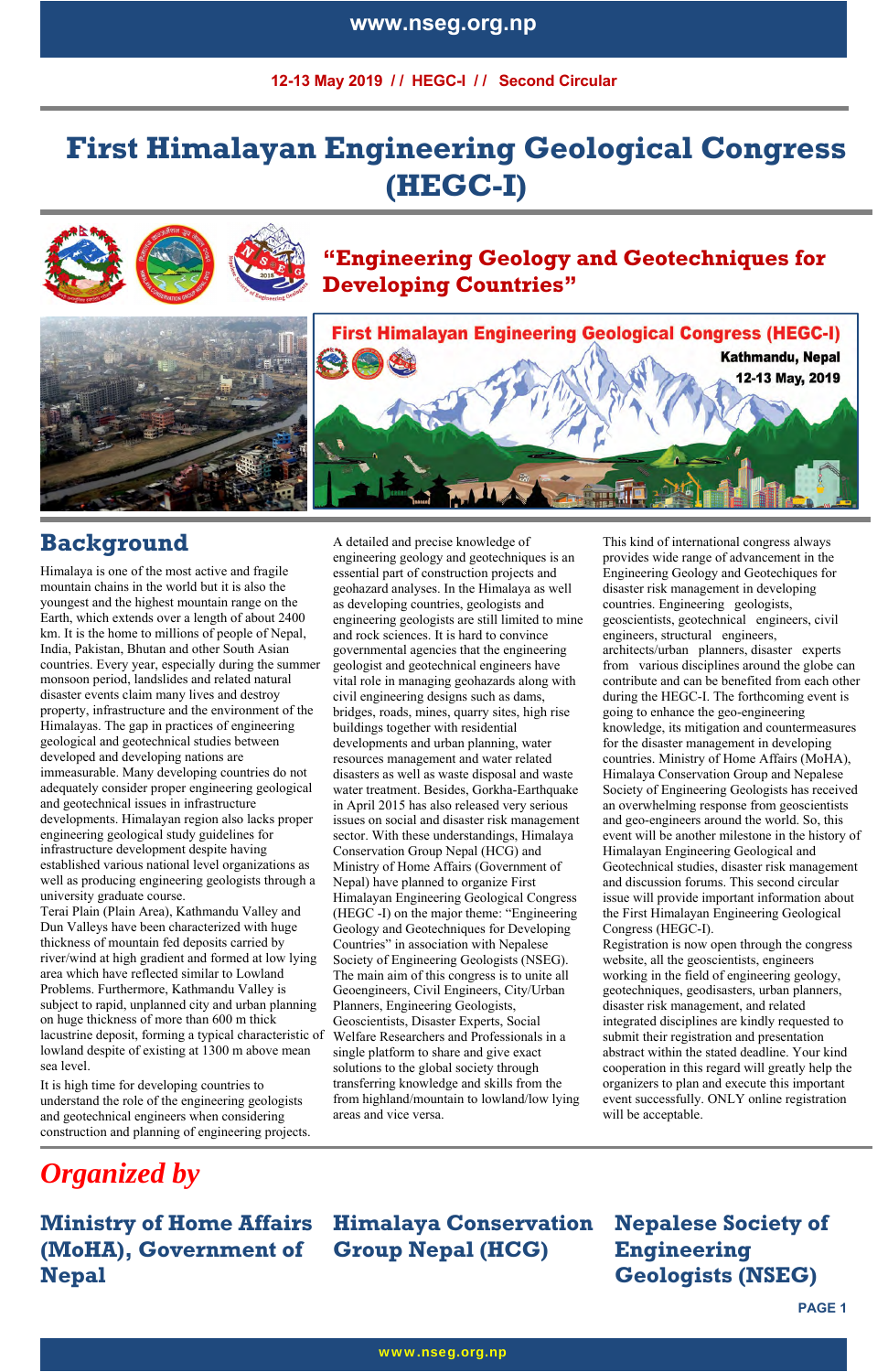**PAGE 2** 

### **Congress Format**

Following the international congress formats, thematic oral and poster sessions have been planned within a single venue. Besides, booths for exhibiting advanced technologies and R and D methodologies are highly encouraged inside the premises of the congress venue. Congress full papers will be published in the *Lowland Technology International Journal* after peer review process and will be available sequentially 1 January 2020 onwards on the basis of acceptance in chronological orders. Abstract (max.500 words) can only be submitted through online https://nseg.org.np/hegc-i/online-registration/.

### **Congress Excursions**

The congress has been planned to include two field programs as follows.

*Pre-congress tour*

### **2019.05.11**

**Ex-1: A full day Kathmandu Valley tour to explore ground response and related damages during the 2015 Gorkha Earthquake**

2019/05/11, 8:00 AM – Departure from Hotel

2019/05/11, 9:00 AM – Arrival at Changunarayan Hills, Observation of Geomorphological settings of The Chagunarayan Hill and Kathmandu valley.

2019/05/11, 11:00 AM - Arrival at Bhaktapur City. Observation of ongoing earthquake reconstruction works in heritage site. Evaluation of Nyatapol Temple which was survived in the 2015 Gorkha Earthquake.

2019/05/11, 12:00 AM - Typical Nepali style lunch at Bhaktapur Darbar Square area.

2019/05/11, 2:15 PM – Arrival at Swayambhu Hill. Observation of earthquake reconstruction works and effects of creep landslide in and around Swayambhu Hill. Evaluation of engineering geological settings of World Heritage site.

2019/05/11, 4:00 PM – Arrival at Bagdol, Lalitpur and observation of liquefaction area during the 2015 Gorkha Earthquake. 2019/05/11, 6:30 PM – Arrival at Hotel Radisson.

**Excursion coordinator**: Dr. Suman Manandhar

### *Congress Plan*

**11 May 2019 (Sat)**  Pre-congress excursion **12 May 2019 (Sun)**  Inaugural program followed by technical sessions and Welcome Reception **13 May 2019 (Mon)**  Technical Sessions **14-16 May 2019**  Post-congress Excursion *Important Dates* 

#### **15 December 2018**

 "Early Bird" registrations and payment of registration fees begins.

### **01 March 2019**

End of "Early Bird" registration.

### **15 April 2019**

End of abstract submission.

#### **07 May 2019**

Congress final circular. **10 May 2019** 

Congress onsite registration.



**The 2015 Gorkha Earthquake damage in Bhaktapur city.** 

### *Registration fee*

All interested participants are requested to fill registration form available in the congress website to send abstract and personal details. The details of registration fee are enlisted below. The congress organizing committee accept both online payment and bank transfer system.

|                                                            | <b>Timeline</b>                                            |                                    |
|------------------------------------------------------------|------------------------------------------------------------|------------------------------------|
| <b>Category</b>                                            | 15 Dec 2018 - 01<br>March 2019, "Early<br><b>Bird" Fee</b> | 02 March 2019 -<br>10 May 15, 2019 |
| Foreign participants                                       | <b>US\$ 400</b>                                            | <b>USS 450</b>                     |
| Accompanying persons of foreign<br>participants            | <b>US\$ 200</b>                                            | <b>US\$ 250</b>                    |
| Foreign students                                           | <b>US\$ 175</b>                                            | <b>US\$ 200</b>                    |
| Participants from SAARC nations                            | <b>US\$ 250</b>                                            | <b>US\$ 300</b>                    |
| Accompanying persons of<br>participants from SAARC nations | <b>US\$ 150</b>                                            | <b>US\$ 200</b>                    |
| <b>Students from SAARC nations</b>                         | <b>US\$ 125</b>                                            | <b>US\$ 150</b>                    |
| Nepalese Participant (NSEG non-<br>member)                 | NRs. 10,000                                                | NRs. 10,000                        |
| <b>Nepalese Participant (NSEG</b>                          | NRs. 6,000                                                 | NRs. 6,000                         |
| Pre-Congress Excursion, Ex-1                               | <b>US\$ 150</b>                                            | <b>US\$ 150</b>                    |
| Post-Conference Excursion, Ex-2                            | <b>US\$ 400</b>                                            | <b>US\$ 400</b>                    |

# For abstract submission, visit: https://nseg.org.np/hegc-i/online-registration/

Registration fee will cover access to all presentation sessions, a copy of abstract volume, one dinner, congress lunches, and tea/coffee during the breaks. It does not cover the cost of other dinners and hotel accommodations. Excursion fee covers travel costs, all dinners, all lunches and hotel accommodations in Pokhara. All interested participant can pay registration fee by Bank Transfer or Online Payment System. For Online Payment, visit www.nseg.org.np.

#### *Bank Transfer detail for Payment:*

Account name: Nepalese Society of Engineering Geologists Account Type: CURRENT Account No: 1901017501449 SWIFT: NARBNPKA Bank Name and Address: Nabil Bank Limited Pulchowk, Lalipur, Nepal

Please send email to rkdahal@gmail.com for Invoice.

### *Post-congress tour*

### **2019.05.14-16**

### **Ex-2: Engineering Geology and Geotechnical Characteristics of Kathmandu-Pokhara area (three days)**

Excursion two (Ex-2) is basically a field excursion tour on the first day and partly on second day. Kathmandu-Pokhara roadway is about 200 km, but in Nepal it takes about six hours to travel this distance at an average speed of 40 km/h. So, on the first day, we will see a few landslide sites on the way to Pokhara, and on the second day, we will go to an area in Pokhara valley and observe geology of the Pokhara valley. In Pokhara, especially in the morning time, we can see marvelous panoramic view of the Annapurna Range of the Himalaya, and also take a pleasure flight on an ultralight plane for 30 minutes to one hour. You may stay longer in Pokhara if you wish, but you will have to notify us of your plan so that we can book your return air ticket to Kathmandu appropriately. The schedule basically is as follows.

### *Day 1*

2019/05/14, 08:00 AM: Depart from the symposium venue hotel at Kathmandu (Hotel Radisson), we will see few landslide sites in a stretch of about 60 km, after about 40 km west of Kathmandu

2019/05/14, 1:00 PM: Lunch (Riverside Spring Resort, Kurintar, about 90 km from Kathmandu)

2019/05/14, 2:00 PM: Head towards Pokhara and observations of few sites of mitigation 2019/05/14, 5:30 PM: Arrive at Pokhara, Hotel at lakeside, free time at evening. *Day 2*

2019/05/15, 7:00AM to 09:00 AM: Free time and breakfast in the Hotel.

2019/05/15, 09:30 AM Depart to observe engineering geology of Pokhara valley; in and around Pokhara valley. Four to six sites will be visited. Nepali Style Lunch will be served at nearby restaurant.

2019/05/15, 05:30 PM Arrival back to Hotel and free time.

#### *Day 3*

2019/05/16, 6:00 AM Arrival at World Peace Pagoda and observation of Annapurna Range 2019/05/16, 8:00 AM Arrival at Hotel and breakfast

2019/05/16, 10:00 AM Return to

### Kathmandu.

#### **Excursion coordinator:** Dr. Ranjan Kumar Dahal

# Abstract submission deadline: **15 April 2019**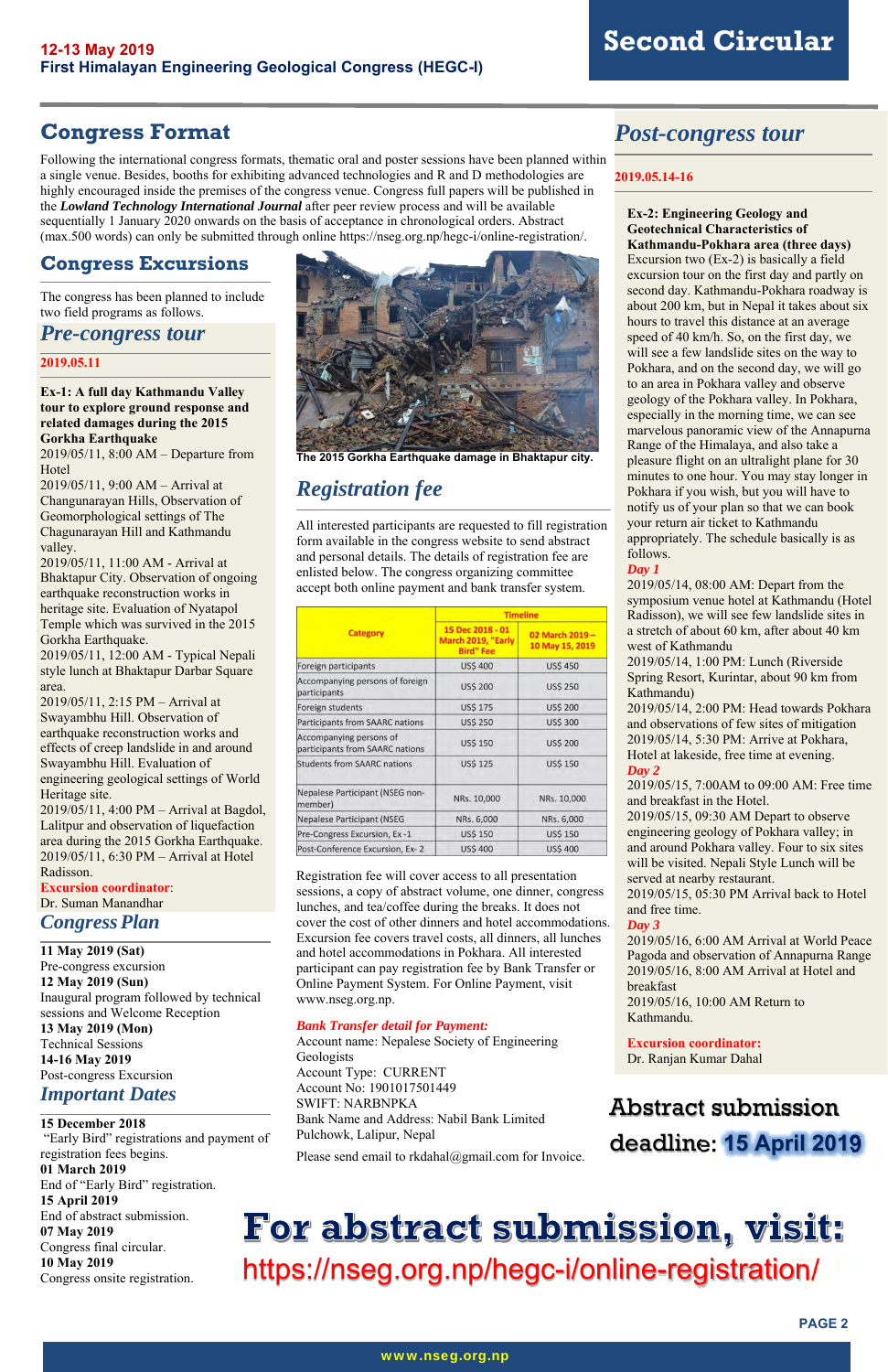### **PAGE 3**

#### www.nseg.org.np

### **Climate**

Climate in Kathmandu at the beginning of May is pleasant. Mornings and evenings are rarely cold and the day time is warm. It is advised that the participants bring summer clothes.

### **Invitation Letters**

The congress secretariat will be very happy to send Invitation letter if you need for your official use and VISA application. Please send email to rkdahal@gmail.com for Invitation Letter.

### **Passport and Visa Requirement**

All the foreign participants are advised to contact the Nepalese Embassy or Consulate in their respective countries to get visa for entering into Nepal. They must have valid passport and Visa to enter into Nepal. Visa can also be obtained in the Tribhuvan International Airport (Kathmandu) on arrival. For those of you planning to acquire a visa upon arrival at the airport, please bring with you one passport-sized photograph and US\$ 25 cash for the visa fee. Gratis Visa is available for SAARC nationals visiting Nepal since 2014. We request you to claim Gratis Visa if it is applicable to you.

For the visa application, the following information and items are necessary. Passport valid at least for six months

- A pp-size photograph
- Visa application fee of 25 US dollars (for 15 days)
- Permanent residence address

• Address while staying in Nepal (Hotel name and telephone number)

Nationals of Nigeria, Ghana, Zimbabwe, Swaziland, Cameroon, Somalia, Liberia, Ethiopia, Iraq, Afghanistan and Palestine are not entitled to get visa on arrival, so they may apply for the visa at the nearest Nepalese diplomatic mission in their countries. For further details, please visit website of Department of Immigration, Nepal.

### **Congress Themes**

The organizing team has planned for the main theme of the congress as "Engineering Geology and Geotechniques for Developing Countries". Sub- themes of the congress include:

### **Engineering Geology for Sustainable Development**

Engineering Geological Modeling Case Studies for Engineering Geological Investigation New Technology and Equipment for Engineering Geology Geoparks and Disaster Museums for Sustainable Development

### **Neotectonics**

Active Fault and associated Earthquakes Himalayan Tectonics Crustal Dynamics and Recent Earthquake Sources

### **Landslides**

Landslides, Debris Flows, and Rock Fall Landslide Hazard and Risk Evaluation Landslide Risk Reduction Slope Stability Urbanization on Mountain Slopes Rock Slope Failure Snow and Debris Avalanche

### **Geohazards in Developing Countries**

Flood Hazards Volcanic Hazards Tsunami Hazards Glacial Lake Outburst Floods (GLOFs)

### **Geotechnical and Geo-Environmental Engineering**

Foundation Engineering Ground Improvement Techniques Soft Ground Treatments Transportation Geotechniques Earth Retaining Structures Stability Analyses Physical Properties of Soils Physico-chemical Environment of Soils Geotechnical Modeling Uses of Geopolymers in Geotech and Geo-Environment Geo-Environmental Issues Waste Disposal Issues

#### **Water and Environmental Engineering**

Water Resources and Watershed Management Wastewater Treatment and Water Purification Water Pollution in River, Lake and Coastal Area

 **Tunneling and Role of Rock Mechanics in Developing Countries** 

Hard rock tunneling Issues and Development Soft ground Tunneling Issues and Development Rock Mechanics and Behaviors of Discontinuities in Hard Terrain

### **Urban Geology, Urban Planning and Management**

Environmental Assessment for Urban Development Urban Design and Development Planning Transportation Planning for Sustainable Development Solid Waste Management for Urban Areas

### **Engineering Hydrogeology and Management**

Groundwater Management Groundwater and Land Subsidence Groundwater Monitoring and Restoration Fractured Rock Hydrology

### **Remote Sensing and Geodesy**

Remote Sensing and Geodesy in Geological Applications Remote Sensing and Geodesy in Geotech/Geo-Environment Remote Sensing and Geodesy in Water/Coastal Management Remote Sensing and Geodesy in Urban Planning and Waste Management

### **Seismic Hazards, Earthquake Engineering and Structural Analysis**

Engineering Geological and Geotechnical Consequences Earthquake Engineering and Ground Response Geotechnical Earthquake Engineering and Soil Dynamics Retrofitting Structures Structural Damages and Fatigues in Structures Future of Himalayan Earthquake Earthquake-Induced Landslide Seismic hazard analysis Earthquake Safe Buildings in Developing Countries

### **Consequences of Geo-Disasters and Disaster Risk Management**

Seismic consequences in infrastructure Seismic consequences in Social Welfare and Mental Trauma Effects of Flooding/Tsunami/Storm in Infrastructures Effects of Flooding/Tsunami/Storm in Social Welfare and Mental Trauma Volcanic Disasters and Management Landslide Risk Management Policy and Implementation for Disaster Preparedness, Response, Shelter and Recovery Disaster Risk Reduction, Risk Resilience and Disaster Management

#### **Dimension Stones and Quarry Sites**

Reserves and Utilization of Dimension Stones Construction materials and aggregates for developing countries Disposal of Mine Wastes and Mine Tail

- **Climate Change and Related Geopolitics**
- **Landfill Engineering and Solid Waste Management**
- **Geoethics in Engineering Geology: Doing the right thing while managing the geological environment**
- **The 2015 Gorkha Earthquake**

### **Currency**

US Dollar, Canadian Dollar, British Pound, Euro, Australian Dollar, Japanese Yen, Singapore Dollar, Indian Rupee and Chinese Yuan can be exchanged in the banks, star hotels, and authorized money changer.

### For abstract submission: **https://nseg.org.np/hegc-i/online-registration/**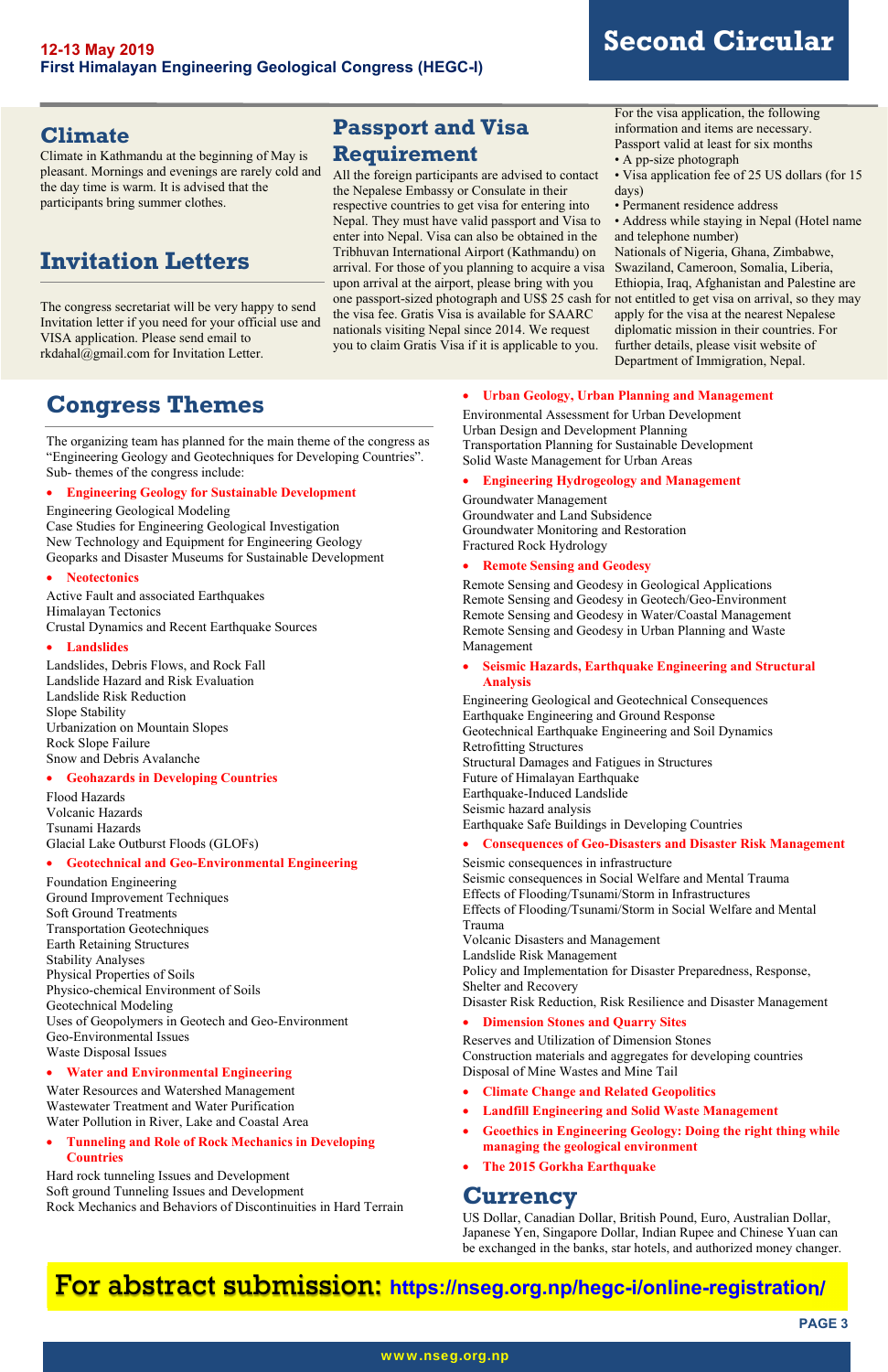

### **IAPG Special Session**

**Geoethics in engineering geology: doing the right thing while managing the geological environment**





www.geoethics.org

IAEG defines "Engineering Geology" as "the science devoted to the investigation, study and solution of the engineering and environmental problems which may arise as the result of the interaction between geology and the works and activities of man as well as to the prediction and of the development of measures for prevention or remediation of geological hazards". This definition implies evident ethical and social implications in geo-engineering research and practice. In fact, the interaction man-Earth system produces surely modifications in natural dynamics and equilibria, so managing the natural/geological environment requires great responsibilities by scientists, practitioners and industry in order to minimize the impact on ecosystems, to use geo-resources prudently, to protect the geoheritage and geodiversity, to respect local populations and their cultures. In addition, engineering geology is a fundamental discipline to help society to face natural hazards, to reduce geo-risks and to improve the societal resilience, through accurate scientific studies and effective geoengineering design. Geoeducation campaigns and communication to population should be considered as fundamental collateral activities and a real social duty of every scientific activity. This session will collect abstracts discussing ethical and social aspects in engineering geology, from theoretical to practical issues, including case-studies. This session is co-sponsored by IAPG – International Association for Promoting Geoethics (http://www.geoethics.org).

### **Congress Venue**

The HEGC-I will take place in Kathmandu, an important historic city and the capital of Nepal. With an estimated population of about four million, Kathmandu is the largest metropolis in Nepal. Lalitpur and Bhaktapur are neighboring cities of Kathmandu, and all of them are located within the Kathmandu Valley. The Kathmandu Valley has historically important cultural monuments that attract millions of international and domestic tourists every year. At an average altitude of 1300 m, the Kathmandu Valley is filled up with ancient lake sediments that at their deepest point are about 550 m thick. All the major events of HEGC-I will be held in Kathmandu, while the field excursions will be held in various parts of the Nepal. The two days congress will be held in Hotel Radisson, Lazimpat Kathmandu, Nepal. For detail about venue hotel, visit

https://www.radisson.com/kathmandu-hotelnp/nepkathm.

### **Keynote Speakers**

Following **Honorary NSEG Keynote Lectures** are already confirmed in HEGC-I.

#### *Prof. Dr. Dennes Taganajan Bergado*

*Professor Emeritus and Retired Professor of Geotechnical Engineering, Asian Institute of Technology, Thailand* 

*Keynote 1*: Successful Applications of Mechanically Stabilized Earth (MSE) with Metallic and Polymer Reinforcements for Mitigations of Landslides and Soil Erosion.

### *Prof. Dr. Jinchun Chai*

*Professor (Geotechnical Engineering) Department of Civil Engineering and Architecture, Saga University, Japan* 

*Keynote 2:* Estimating Engineering Properties of Soil from Piezocone Test Results.

#### *Prof. Dr. Shuichi Hasegawa*

*Professor and Dean, Faculty of Engineering and Design, Kagawa University, Takamatsu, Kagawa, Japan* 

*Keynote 3:* Engineering Geology of the Himalaya

#### *Prof. Dr. Suksun Horpibulsuk*

*Suranaree University of Technology, Thailand* 

*Keynote 4*: Stabilization of Marginal Lateritic Soil Using Melamine Debris for Sustainable Geotechnical Applications

#### *Prof. Dr. Hemanta Hazarika*

*Kyushu University, Japan* 

*Keynote 5:* Earthquake Induced Landslides in Gentle Slopes - Lessons Learned from the 2016 Kumamoto Earthquake

#### *Prof. Dr. Takenori Hino*

*Saga University, Japan* 

*Keynote 6:* Effects of recent climate change and earthquake disaster on the soil structure of the ground

### *Prof. Dr. Nobuo Mishima*

*Department of Civil Engineering and Architecture, Saga University, Japan* 

*Keynote 7:* ICT-based study for community development in a historic town

#### *Dr. Som Nath Sapkota*

*Director General, Department of Mines and Geology, Ministry of Industry, Government of Nepal, Lainchaur, Kathmandu, Nepal* 

*Keynote 8*: Seismotectonics of the Himalayan Region – recent understanding and research progress

#### *Dr. Suttisak Soralump*

*Kaestsart University, Thailand* 

*Keynote 9:* Innovative Strategy for Landslide and Earthquake Mitigation

#### *Dr. Nguyen Cao Don*

*Water Resources Institute, Vietnam* 

*Keynote 10:* Land subsidence in the Lower Mekong River Delta

## **Organizing Committee**

### *Organizers:*

Ministry of Home Affairs, Government of Nepal

### (MoHA)

Himalaya Conservation Group Nepal (HCG) Nepalese Society of Engineering Geologists (NSEG)

### *Supporting National Partners:*

Nepal Academy of Science and Technology Nepal Geotechnical Society Himalayan Landslide Society Nepal Landslide Society Nepal Society for Rock Mechanics Global Institute for Interdisciplinary Studies

### *Organizing Committee:*

**Chairman:**  Dr. Gangalal Tuladhar

| Convener:                                   | Dr. Ranjan Kumar Dahal |  |
|---------------------------------------------|------------------------|--|
| Co-convener:                                | Dr. Kumud Raj Kafle    |  |
| Co-convener:                                | Dr. Suman Manandhar    |  |
| Congress Secretariat: Ms. Chandani Bhandari |                        |  |
| <b>Members:</b>                             |                        |  |

| Dr. Manita Timilsina | Ms. Durga Khatiwada     | Mr. Raj Kumar Lama                     |
|----------------------|-------------------------|----------------------------------------|
| Dr. Krishna Devkota  | Mr. Arun Dhwoj Adhikari | Mr. Nabin Sapkota                      |
| Dr. Ganesh Raj Joshi | Dr. Bhim Kumar Dahal    | Mr. Aditya Dhungana                    |
| Mr. Milan Kumar Rai  | Mr. Ajaya Chapagain     | Mr. Kabita Maharjan                    |
| Mr. Shankar Pantha   | Mr. Jyoti Khatiwada     | Mr. Milan Bhusal                       |
| Mr. Birat Shrestha   | Mr. Prakash Khanal      | Mr. Roman Gantawa                      |
| Mr. Nabin BK         | Mr. Nabin Thapa         | Mr. Bikash Phuyal                      |
| Mr. Govinda Joshi    | Mr. Kanchan Chaulagai   | Mr. Ujjwal Kumar Raghubanshi           |
| Mr. Kiran Pandey     | Mr. Ariun Bhatta        | Mr. Harishchandra<br>:،اہ ما±مطالہ ۱۰۰ |

### Abstract submission deadline: **15 April 2019**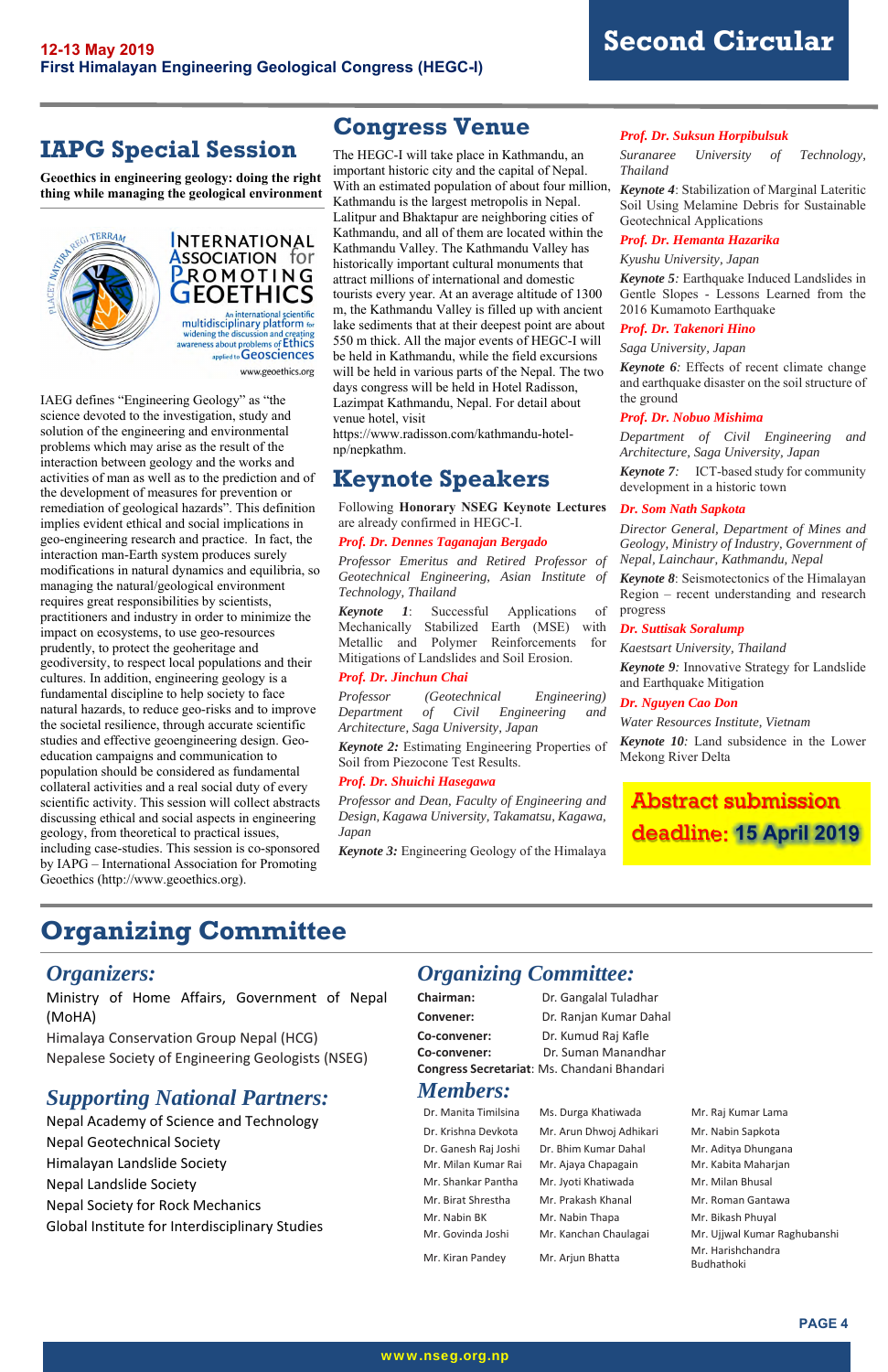**PAGE 5** 

### *Supporting International Partners:*

Japan Society of Engineering Geology International Consortium on Geodisaster Reduction (ICGdR)

Indian Society of Engineering Geology

International Association of Lowland Technology (IALT) AECOM, USA, UK

Kasetsart University, Thailand

Suranaree University of Technology, Thailand Association of Soft Ground Technology (ASGT), Japan Mod Chana Phai Foundation, Thailand

### *International Advisory Members:*

Prof. Alfaro Marolo, University of Manitoba, Canada Prof. Dennes T. Bergado, AIT, Thailand Prof. Fauziah Ahmad, Universiti Sains Malaysia, Malaysia Prof. Fawu Wang, Shimane University, Japan Prof. G.L. Shiv Kumar Babu, Indian Institute of Science Prof. Hemanta Hazarika, Kyushu University, Japan Prof. Jin‐Chun Chai, Saga University, Japan Prof. Kazuya Yasuhara, Ibaraki University, Japan Prof. Keiko Kitagawa, Seitoku University, Japan Prof. Kiyoshi Omine, Nagasaki University, Japan Prof. Ko‐Fei Liu, National Taiwan University, Taiwan Prof. Koichiro Ohgushi, Saga University, Japan Prof. Lawalena Samang, Hasanuddin University, Indonesia Prof. Madhav M. Madira, J.N. Technical University, India Prof. Masakatsu Miyajima, Kanazawa University, Japan Prof. Monique Fort, Paris Diderot University, Paris Prof. Motoki Kazama, Tohoku University, Japan Prof. Naoki Suemasa, Tokyo City University, Japan Prof. Nobuo Mishima, Saga University, Japan Prof. Noriyuki Yasufuku, Kyushu University, Japan Prof. Panich Voottipruex, King Mongkut's University of Technology, Thailand Prof. Ramaiah Shivashankar, NIIT, Surathkal, India Prof. Ryuichi Yatabe, Ehime University, Japan Prof. San Shyan Lin, National Taiwan Ocean University Prof. Satoshi Murakami, Fukuoka University, Japan Prof. Shuichi Hasegawa, Kagawa University, Japan Prof. Shui‐Long Shen, Shanghai Jiao Tong University Prof. Suksun Horpibulsuk, Suranaree University of Technology, Thailand Prof. Takaji Kokusho, Chuo University, Japan Prof. Takenori Hino, Saga University, Japan Prof. Tatsuya Koumoto, Saga University, Japan Prof. Tonglu Li, Chang'an University, China Prof. Wei Shan, Northeast Forestry University, China Dr. Ardy Arsyad, Hasanuddin University, Indonesia Dr. Azizul Moqsud, Yamaguchi University, Japan Dr. Hisatoshi Ito, Japan Society of Engineering Geology Dr. Jun Buensucesou Jr., University of Philippines, Dr. Michael Whitworth, AECOM, UK Dr. Netra Prakash Bhandary, Ehime University, Japan Dr. Nguyen Cao Don, Water Resources Institute, Vietnam Dr. Pawinee Iamtrakul, Thammasart Uniiversity, Thailand Dr. Shinichiro Mori, Ehime University, Japan Dr. Suthasinee Artidteang, DPT, Thailand Dr. Suttisak Soralump, Kasetsart University, Thailand Dr. Salisa Chaiyaput, King Mongkut's Institute of Technology, Thailand Dr. Takao Chaishi, Japan Society of Engineering Geology

Dr. Tri Harianto, Hasanuddin University, Indonesia

Dr. Uttam Babu Shrestha, University of Southern Queensland Dr. Yasuhiko Wakizaka, Japan Society of Engineering Geology Dr. Yuichiro Mishima, Saga University, Japan Ms. Darin Kumnertrut, Thai PBS TV, Thailand Mr. Mathew Francis, AECOM, USA

### *National Advisory Members:*

Prof. Dr. Nar Bikram Thapa, Lumbini Buddhist University, Nepal Prof. Dr. Prakash Chandra Adhikary, Tribhuvan University, Nepal Prof. Dr. Vishnu Dangol, Tribhuvan University, Nepal Dr. Ajaya Kranti Shakya, Nepal Dr. Dhundi Raj Pathak, Geotech Solutions International, Nepal Dr. Khum Narayan Poudyal, Tribhuvan University, Nepal Dr. Prachand Man Pradhan, Kathmandu University, Nepal Dr. Rijan Bhakta Kayastha, Kathmandu University, Nepal Dr. Uttam Babu Shrestha, GIIS, Nepal Mr. Achuta Koirala, Full Bright Consultancy P. Ltd., Nepal Mr. Achytananda Bhandary, ICGS Nepal Mr. Dibya Raj Pant, Nepal Tunnel Association, Nepal Mr. Khem Dallakoti, IoE, Tribhuvan University, Nepal Mr. Samjwal Bajracharya, ICIMOD, Nepal Mr. Tuk Lal Adhikari, ITECO, Nepal

### **Contact Information**

### *Dr. Gangalal Tuladhar* **Chairman**

President, Himalaya Conservation Group Nepal Email: gangalaltuladhar@gmail.com

### *Dr. Ranjan Kumar Dahal*  **Convener**

Assoc. Professor, Central Department of Geology, Tribhuvan University Tel.: + 977‐ 9851060464 Email: rkdahal@gmail.com, ranjan@tugeology.edu.np

### *Dr. Kumud Raj Kafle*

**Co‐Convener**  Assoc. Professor, Kathmandu University Tel.: +977‐ 9841851319 Email: krkafle@ku.edu.np

### *Dr. Suman Manandhar*  **Co‐Convener**

Asst. Professor, Central Department of Geology, Tribhuvan University Tel.: +977‐ 9851228727 Email: geosuman27@gmail.com

### *Congress Web:*  **www.nseg.org.np**



# Abstract submission deadline: **15 April 2019**